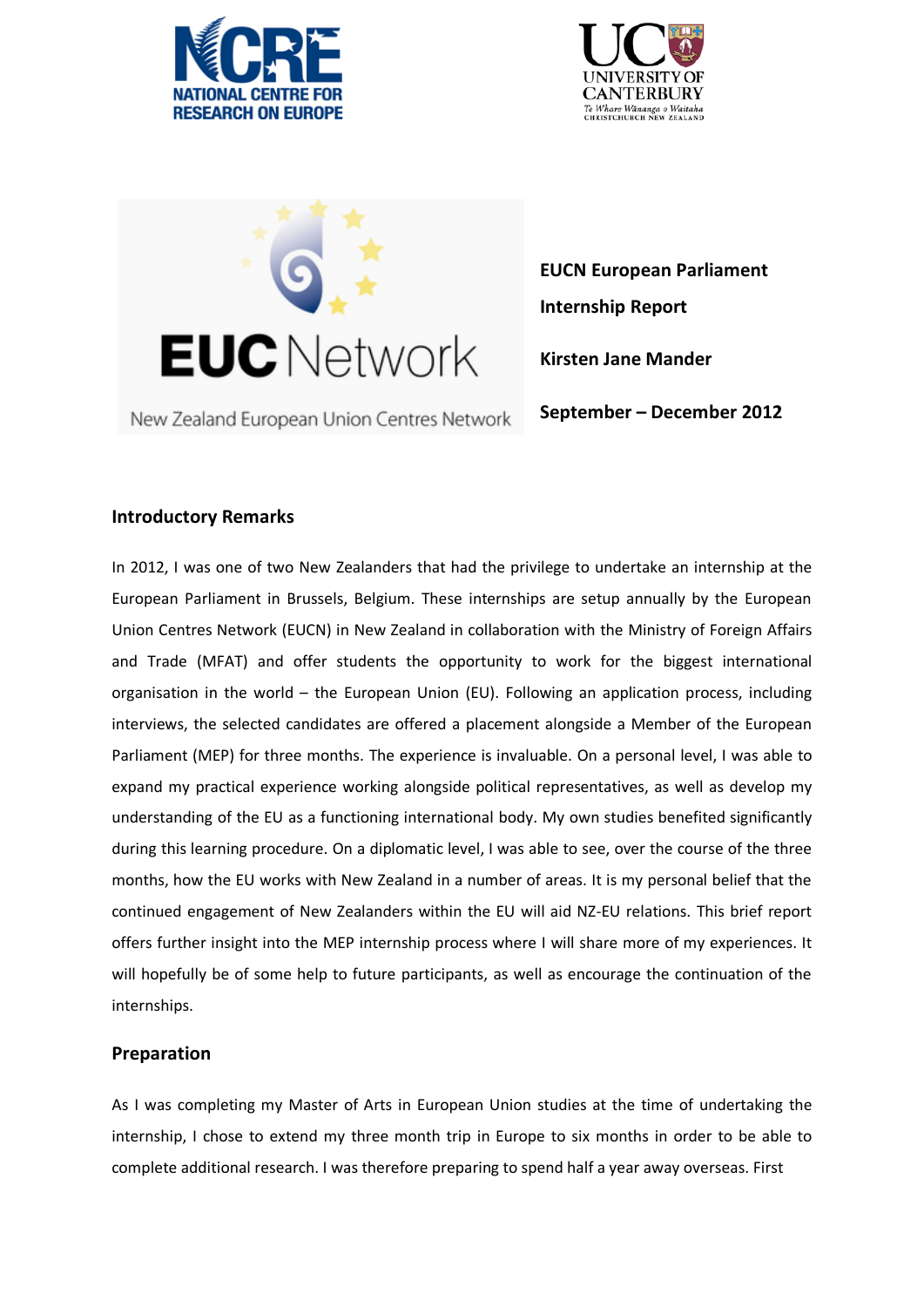



and foremost, I think it is important to have the internship details, as well as details of any additional travel, in place. I was lucky enough to receive the details of my MEP, Hannu Takkula from Finland, a few months in advance. I made contact with both his Assistant (who I was mostly going to be working with) as well as a contact at the New Zealand Embassy in Brussels responsible for relations with the European Parliament (currently Melanee Beatson). It is important to have a one page C.V prepared in advance, which outlines your key skills and attributions relevant to the position. I sent my C.V along with scanned copies of my passport photo to the office where I was going to be working. Once I had the dates of my internship and details of where I would be working in place, I was able to organise the rest of my travel. I arranged an exchange with a university in Madrid, Spain, in the small township of Getafe where I was going to be completing case study work. If you are interested in studying while away overseas, I advise researching what universities are partner universities of your home place of study and arranging a short-term postgraduate exchange. This way you do not have to be enrolled in specific courses (or pay fees), but can still utilise the accommodation tools and international student programmes of the host university. Once my study details were in place, I was able to book my tickets with the University of Canterbury, arriving into Spain and departing from Brussels. The in-between flights were my own responsibility.

Once your flights are sorted, you can breathe a sigh of relief that the main details have been arranged! I still advise, however, sorting your travel and work insurance, visas (if necessary) and monetary situation in advance. Southern Cross Travel Insurance has a wonderful Working Overseas travel insurance policy. Get an immediate online quote at the website below:

#### <https://www.scti.co.nz/wo/publicmain.aspx>

You will need to take a copy of your policy with you on the first day of your internship, so print all documentation.

I was lucky enough to be travelling on a British Passport. For those participants that need a visa, I recommend applying for this up to six months in advance. See the *Tips for Interns* document on the types of visas available and how to apply.

Money is also very important to work out. The cheapest accommodation in Brussels that I found was 500EUR a month (including power, internet bills) and I spent around another 1000EUR a month in living costs (more if I was travelling in the weekends). I took my own savings as well as the internship grant and had a great time! I also took little cash, but what I did take I hid in various parts of my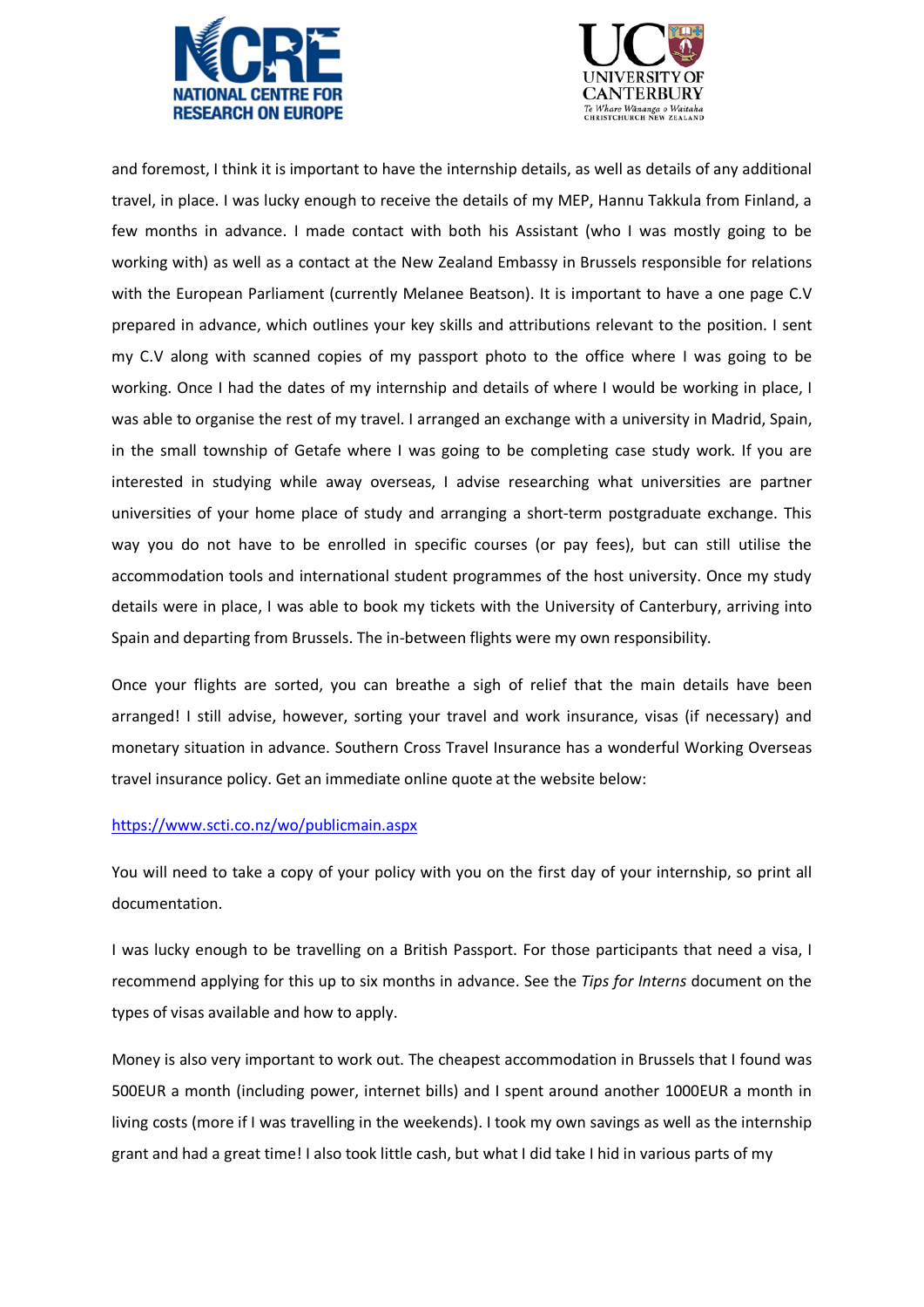



luggage (and tried not to forget where!). I was mostly spending Euros, but I also took Pounds and US dollars. I pre-arranged travel cards and a Visa card to use overseas and I found this to be the best way to travel (rather than wads of cash!!).

### **Accommodation**

I was advised to spend the first week in Brussels in a hostel and look for the right apartment during that time. This works for a number of participants, but being the over-organised student that I am I was worried about missing out on accommodation, as September is the time when most interns start with the EU (following the European summer break). It is possible to secure accommodation through reliable organisations from NZ. I rented a room with other interns (5-8 per apartment), using a company called IGEP Brussels. They will find you a good room. They rent rooms or small apartments to interns with the EU that are very close to the Parliament, Council and Commission. You will pay a monthly cost that includes your rent, power and wireless internet. Warmth, security, location and good roommates are all important when looking for accommodation in Brussels and IGEP can offer you that. Contact Roy at [roy@igep.eu](mailto:roy@igep.eu)

See their website and Facebook pages below:

[http://www.rooms-igep.eu/en/index.php?option=com\\_content&view=article&id=3&Itemid=4](http://www.rooms-igep.eu/en/index.php?option=com_content&view=article&id=3&Itemid=4)

#### <http://www.facebook.com/igeplocations>

If you do want to sign up to a place before you leave NZ using another company, be very careful to check the person before you hand over bond ('*la garantie*'). You can check a site such as <http://www.scamdex.com/> for their name or email account.

My best memories and friends were created by renting with other interns. I was able to rent with



people who came from all over Europe, including Spain, Romania, Bulgaria, Germany, Austria, Italy and Cyprus. It was a great way to practice other languages, with Spanish being my second language!! As the only Non-European, I felt it essential to leave my mark by pinning an empty pineapple lumps packet to the map of Europe in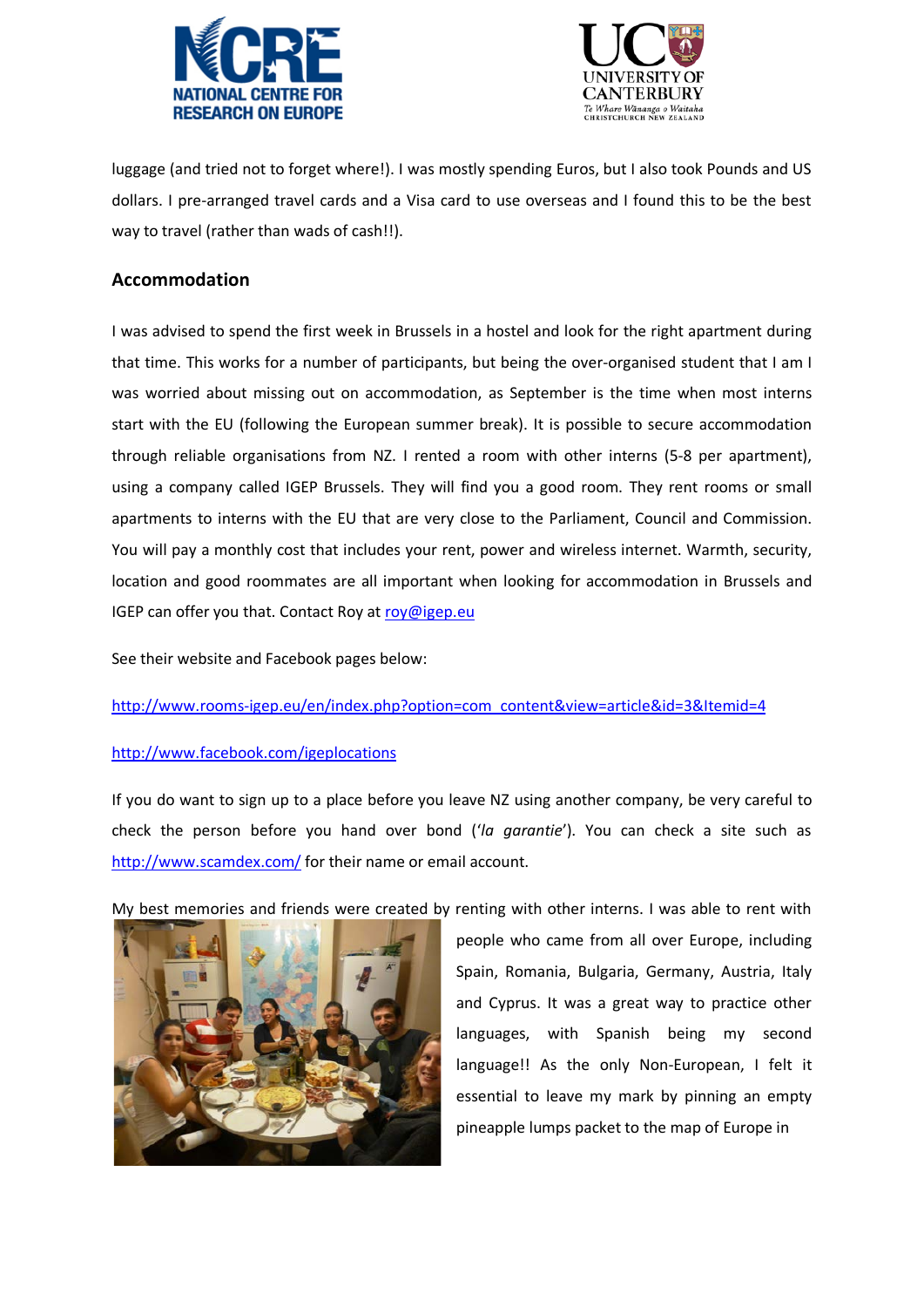



our shared-kitchen area. This went down a treat with the other flatmates, who got to experience those delicious lumps for themselves.

#### **Brussels**

Brussels is not quite what I expected. Having travelled much of Europe and experiencing the delights of other capital cities such as London, Paris and Madrid, Brussels felt a bit dull and grey in comparison. It is what you make of it, however. I thoroughly enjoyed my job and loved spending my free time with my flatmates, so for me it felt like a home. It does rain a lot though and when everybody clears out in the weekends to go home, it can feel pretty boring. I advise travelling to the forests in the outer part of the city in the weekends, or even to other parts of Belgium. The train system is so easy, with all the main trains departing from Central,



Noord or Midi train stations. A round trip to Ghent, for example, will cost around 13EUR and it is one of the loveliest cities I have visited. You only need a few hours to see Ghent, but many hours to enjoy the lovely cafes and restaurants along the canal banks.

Furthermore, Brussels is in the heart of Europe when it comes to international travel. A 1-2 hour plane ride will take you to Scotland, Denmark and England for instance. I would catch the train to the airport after work on a Friday and hop on a plane to visit friends in either of these countries for the



weekend. I even got to experience an All Blacks match in Edinburgh! If you can hitch a ride with a friend who has a car, jump over the border to Luxembourg. Luxembourg is a hidden treasure as it is so small nobody bothers to visit! It holds six of Europe's most famous castles however, and while you're visiting you may as well jump one more border and experience dinner in Trier – the oldest town in Germany.

Make sure you are enjoying Brussels in the weekends when December rolls around however. The most amazing Christmas markets open up in the city centre, where you can enjoy hot waffles, Belgian chocolate, Belgian fries and mulled wine until your heart's content.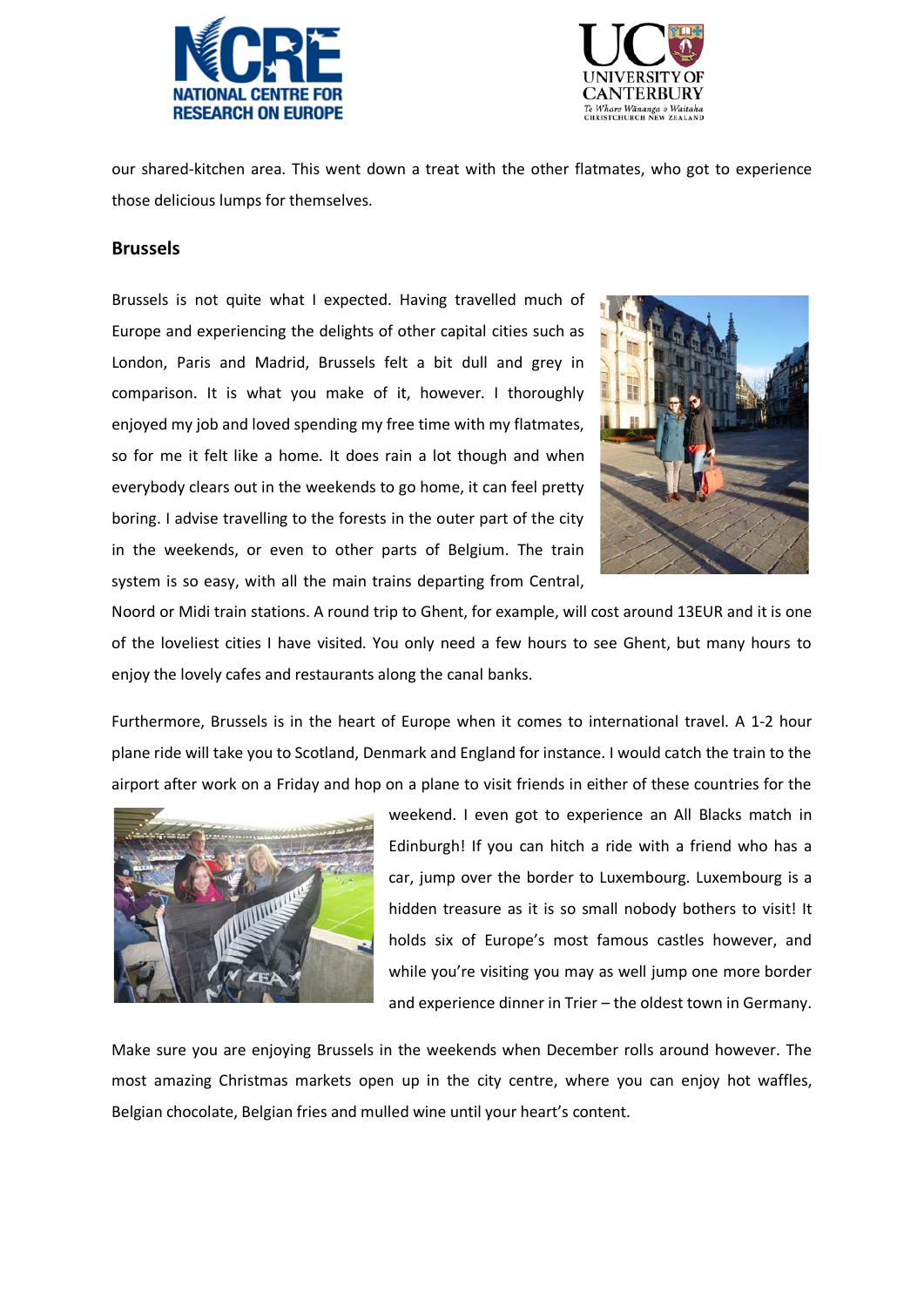



### **Internship**

I loved my role within the European Parliament. It was remarkable how much responsibility we as interns were given. I was able to attend committee meetings, Party meetings, conferences, lunches and breakfast seminars and even organise the content for some of those events. The Parliament itself is like an adventure playground that takes almost a whole month to become familiar with. I spent a lot of time delivering and collecting items on behalf of the office so that I could understand how each tower works. The bulk of my work, however, was split between secretarial-type work and advisory-type work. As my office became more confident in my skills, I was able to begin work on

Declarations, Working Opinions, Draft Reports, journal articles and speeches, whether writing them or amending them. Overtime, I began to realise how busy the office of an MEP is and wanted to take responsibility for my own work without having to rely on my supervisor. In my last month, when I had come to know the systems, I was able to involve myself in tasks relevant to the work of my MEP (culture and education). I was only ever short of work if I wanted to be.





As a result of hard work, I was able to join my office on the November week to Strasbourg. This took my experience of the European Parliament to a whole new level! The pressures of the Strasbourg week and excitement of working in the same building as some of the world's most powerful politicians made time fly. Strasbourg is where the whole Parliament meets for debate and although interns cannot sit in on those debates, you are part of the backstage team working to make them a success. I was very

lucky that during my three months at Parliament I was able to work alongside MEP Hannu Takkula and his assistant Vesa Kangaslahti. They were very different to work for, but both were hardworking as well as great fun when the time called.